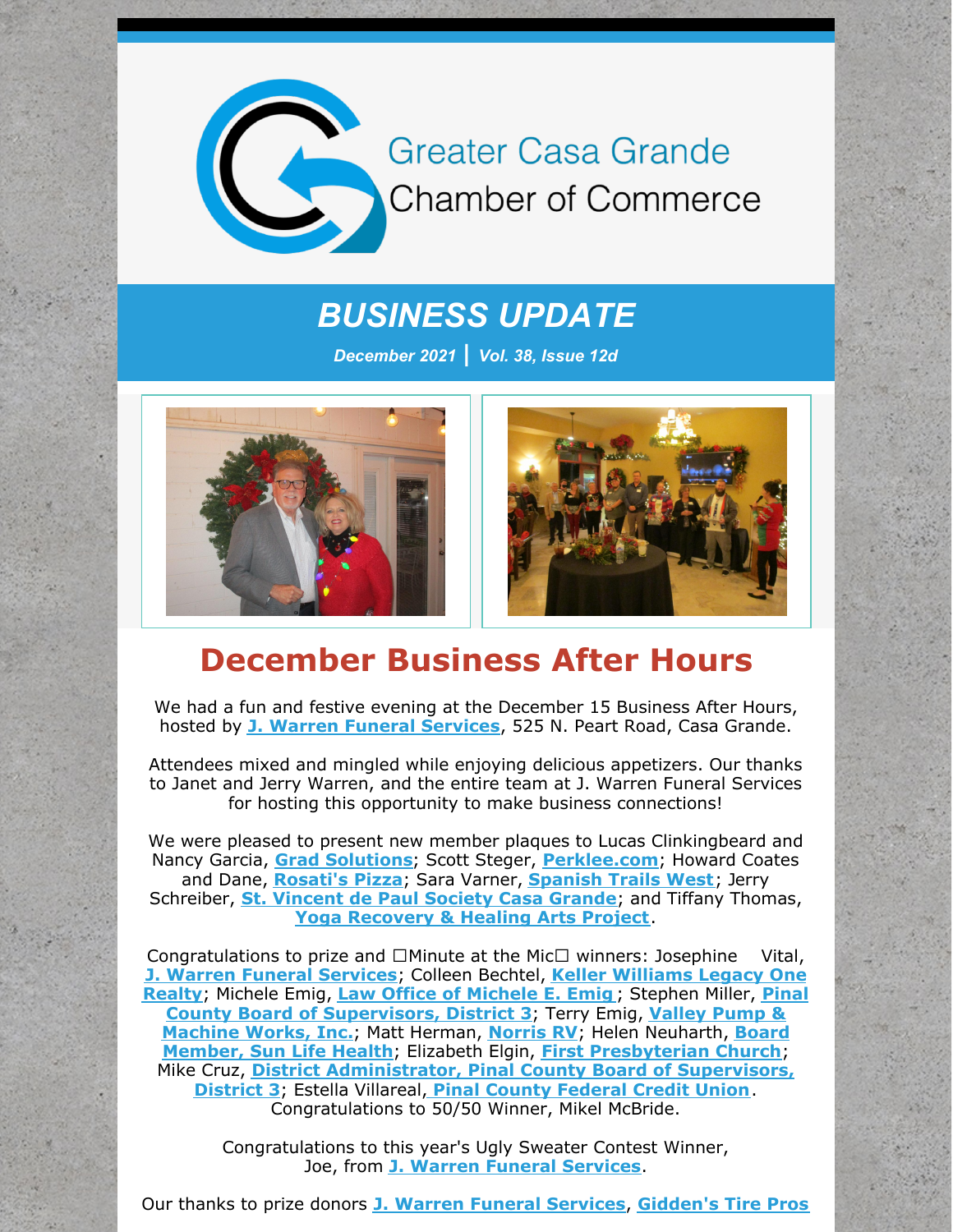and **Pinal County Fairgrounds** for supporting events like our Business After Hours!

Business - Community - Connections – Opportunity These are the Chamber's areas of focus...and also a great way to promote our member businesses and Casa Grande community.







# **LIVE HERE SERVE HERE!**

Part time employment with full time benefits and training in over 50 career fields. Contact your nearest recruiter or Text GUARD to 462769.

O DOAZNGTEAM nationalguard.com/arizona

# **Chamber Networking Events**

**Register prior to the event on our website by clicking the event links**

## **January [Business](https://cca.casagrandechamber.org/EvtListing.aspx?dbid2=AZCAGR&evtid=28059&class=E) After Hours**

**Wednesday, January 26, 5:15pm – 7:00pm Palm Creek Resort & Residences** 1110 N. Henness Road, Casa Grande

~Make Connections and Build Business Relationships~  $\sim$ Enjoy tasty appetizers $\sim$  $\sim$ New Member Plaque Presentations $\sim$  $\sim$ Raffles - 50/50 CA\$H Drawing $\sim$ No charge for Chamber member representatives to attend! \$20 for prospective members to attend.

**Promote your business, even when you can't be there in person!** *If your organization would like to donate branded items, swag, gift cards or other goodies as door prizes for our popular evening mixers, please call us or drop items off at the Chamber office.*

\_\_\_\_\_\_\_\_\_\_\_\_\_\_\_\_\_\_\_\_\_\_\_\_\_\_\_\_\_\_\_\_\_\_\_\_\_\_\_\_\_\_\_\_\_\_\_\_\_\_\_\_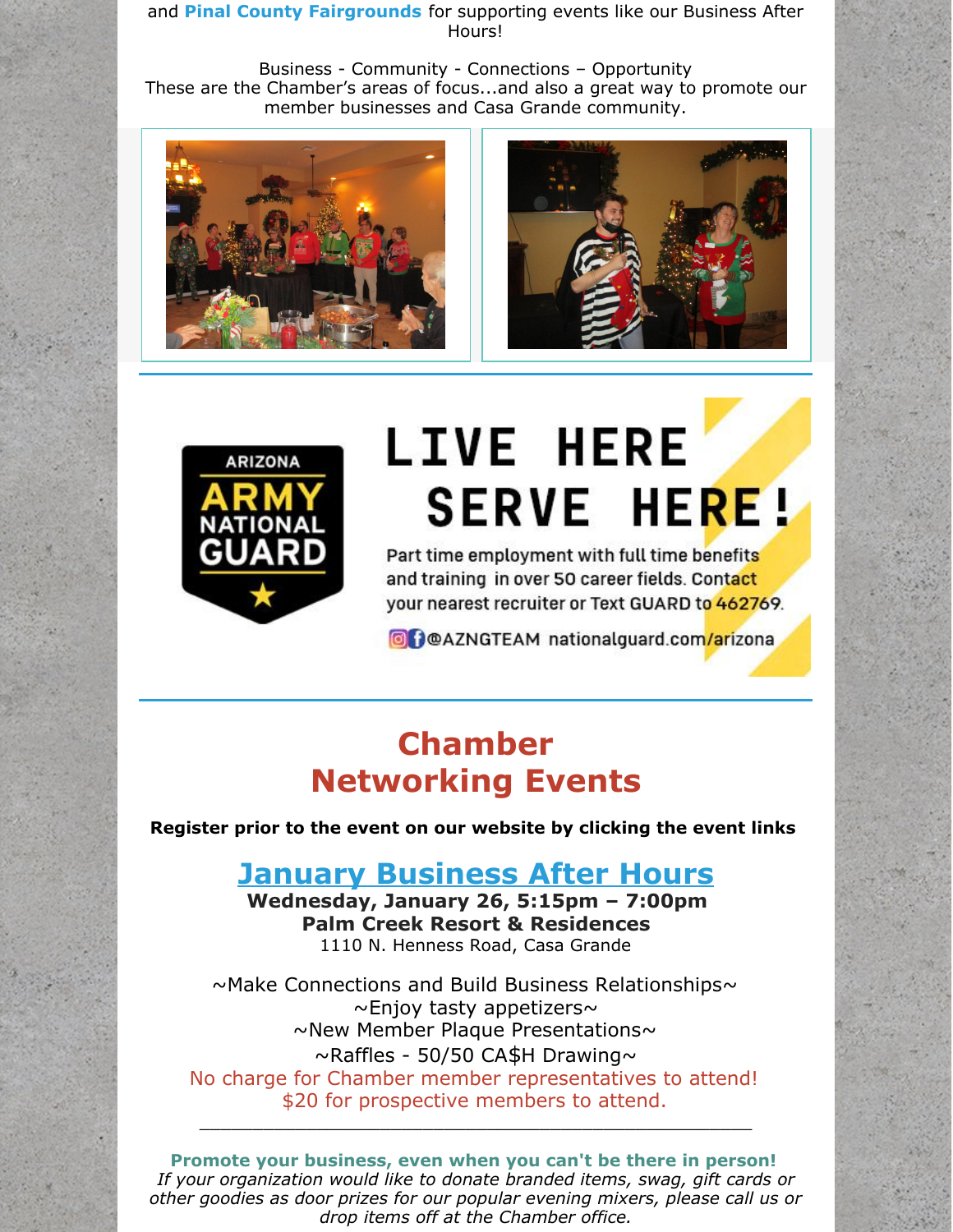# **Registration is Open!**

#### **Annual Dinner & Chamber Awards [Celebration](https://r20.rs6.net/tn.jsp?f=001mfeFjtg5OmnarUdRHCA5Bx-YF6KbGUItIgb-HPFJO8WE7XHLrwOxJnfYc9xwDA3cnsai9RzEFp0ooJ41DWP9WRk--fLUfEt4P6ZGQrZBCZy3kQ8qwjlC_0y2rWyVVpZCby6hFQJtaV5y6Mee7cp91Tu_IFFxtkNTxdnZjEvZ5giJQpPQHjYaqAfUXLSzd_akTeV2FPwINWG2eakO7N3Kd438n3-RJ4RrtfHJ5i-TsbE=&c=JeDsNXzOAnJ-HLrfFZoTgAL1AtPJMYIjc3NaWcmHdRyQO2z1AhUs0Q==&ch=PLNBAJiQjN0OnpMzs1lqHZRW7TiH7h9SCt7MUbgCa23XVhsY_bfxGA==)**

Friday, January 14, 2022 - 6:00pm - 8:30pm The Property Conference Center, 1251 W. Gila Bend Highway

New this year – Reserved Table Sponsors have the **option** of "Building Your Brand" at the event by creating your own table centerpiece, using your organization's theme and/or branded items.

Following are guidelines to consider when creating the centerpiece

- $\bullet$  Height 12 inches or less
- $\bullet$  Area to be contained within a 24 inch diameter or less
- NO open flames
- NO glitter or confetti
- If you use a floral arrangement, please consider and avoid highly fragrant blooms as some attendees may have allergies to that bloom (e.g. lilies).
- Deliver your completed centerpiece to the Chamber office no later than Wednesday, January 12<sup>th</sup>.

#### Thank you to our Sponsors:



## **Upcoming Ribbon Cuttings**

#### **AZ Notary & [Fingerprinting](http://www.aznotary2you.com)**

211 North Florence Street, Ste. 2 Monday, January 10, 2022 Meet & Greet 9:30am - 10:30am



Chamber office will be closed Fri, December 31 & Monday, January 3. We will resume regular business hours on Tuesday, January 4.

# **Business Briefs**

**Academy [Mortgage](https://r20.rs6.net/tn.jsp?f=001EN734VFBR0ZW5182MWC7XiScX5aZXIf-MxpOOFzS8OCmPak4uUmITSCk2uuwvCgCaZQ5-UxEK2JWHVDQ7FoLA8w75id_Uix9KmBZtbQ0DCKuOtCFgVehmRzFKMpxezjoaTRoO2eFQIY9HUSXwrFTj6B8KaWTRlb7io4WYesFRMC853xjm-4Ool-BTCL_Js2ZOiU4tj0zLjsRYtFXiXaMtB8VUb3QYysi8mEwAsijzo8=&c=sxxBZ2Lc7UB6pzbS3jycbIGlNDXdj8D_ogD0TSkOZYu07N4pp-wobA==&ch=0d1p0Az7npJT63MUnmUPNO4hj_sy-7R6HjfThGZd2xJ3-FMa2cRIkA==) - Dawn Svoboda** invites you to learn about accessing your home equity. Check out this **["Cash-Out"](https://files.constantcontact.com/8c5f2f7b701/e1235b76-72ca-4b0d-8f9c-58fb2afdf6c4.pdf) for the Holidays Flyer**. Learn more, visit **their [website](https://r20.rs6.net/tn.jsp?f=001EN734VFBR0ZW5182MWC7XiScX5aZXIf-MxpOOFzS8OCmPak4uUmITb5NGfAeUMPhoOVntnf6pHVF1qOACoWlzyt1tZX0SsOYAMR8VVrNfitU1xvvM3eFnI6raup7cqe2vCNJQ3RFOH0f_Hy6Dx40upzLm_i02U_wv4AhoOs39yk=&c=sxxBZ2Lc7UB6pzbS3jycbIGlNDXdj8D_ogD0TSkOZYu07N4pp-wobA==&ch=0d1p0Az7npJT63MUnmUPNO4hj_sy-7R6HjfThGZd2xJ3-FMa2cRIkA==)** or call 520-316-1341.

\_\_\_\_\_\_\_\_\_\_\_\_\_\_\_\_\_\_\_\_\_\_\_\_\_\_\_\_\_\_\_\_\_\_\_\_\_\_\_\_\_\_\_\_\_\_\_

#### **YTD City and County Stats**

**City of Casa Grande Building Permit [Valuation](https://files.constantcontact.com/8c5f2f7b701/13ad6728-7662-4d8b-ad9b-6952e95ca690.pdf) Report**

**Pinal County [Building](https://files.constantcontact.com/8c5f2f7b701/4b639787-a2de-42ef-8f81-cc3746dde682.pdf) Permits**

**Pinal County [Manufactured](https://files.constantcontact.com/8c5f2f7b701/5dd59e85-2699-4b57-afd9-6321d4a12884.pdf) Home Permits**